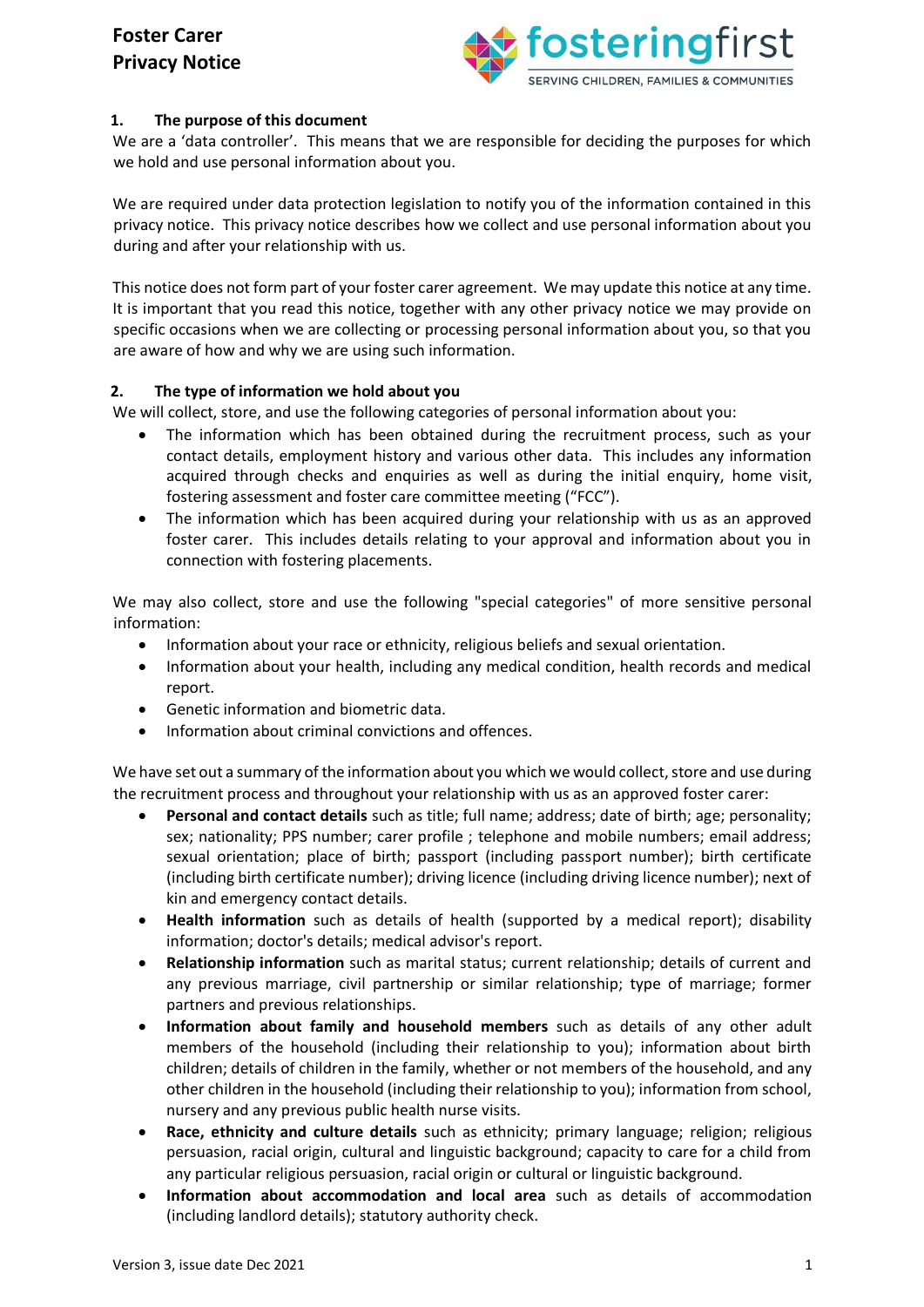

- **Information about lifestyle and social circumstances** such as family background and childhood; adult life information; standard of living; leisure activities; personal and social interests.
- **Employment information** such as past and present employment or occupation; previous employment history involving children; voluntary work.
- **Information about previous experience and relevant skills** such as previous experience (if any) of caring for your own and other children; skills, competence and potential relevant to your capacity to care effectively for a child placed with you.
- **Information about previous applications** such as the outcome of any request or application to foster or adopt children, including particulars of any previous approval or refusal of approval.
- **Information within reference** such as referee's details; referee's relationship to you.
- **Information about criminal offences, convictions and any information on court proceedings**  such as Garda Vetting checks.
- **Financial information** such as income and expenditure information; bank account details; fostering allowance; expenses.
- **Approval information** such as terms of approval; date of approval; variation of terms of approval; review of approval; termination of approval (and the circumstances surrounding this); date of termination of approval.
- **Details of training** such as training records; training, support and development information; training history.
- **Fostering placement information** such as details of each placement (including placement start date and placement end date); preferences for type of placement; procedure in connection with the placement of children; matters to be included in any placement plan.
- **Information in relation to legal liabilities** such as legal liabilities arising by reason of a placement; insurance policy documents/evidence; details in relation to a claim.
- **Details of incidents such as complaints and representations;** outbreak at your home of an infectious disease; serious incident relating to a child placed with you; any serious complaint about you (and its outcome); instigation and outcome of any child protection enquiry involving a child placed with you; allegation made against you (and its outcome); concern or suspicion against you (and its outcome).
- **Information within feedback, reports, records and associated documents** such as FCC feedback; link social worker feedback; FCC minutes; supervision feedback; annual review; risk assessments (incidents involving siblings, fire setting, missing person etc.); monitoring reports (accident, injuries, illness, complaints, etc.); misconduct reports (allegation, investigation, etc.); case records.
- **Other information** such as social media and internet checks; other checks; your relationship with the other foster carer (if you are approved as a joint foster carer); information obtained in connection with the assessment; report presented to FCC (and any associated documents); recommendation of FCC; outcome of application (and the circumstances surrounding this); performance information; enquiry source (how you contacted us and heard about us).

We may collect, hold and use additional personal information in the course of fostering-related activities during your relationship with us.

## **3. How your personal information is collected**

We collect personal information about you through the application and recruitment process from the following sources:

- You, the applicant at the time.
- Information from the checks and enquiries which we undertake as part of the recruitment process. There are several background checks. Examples include checks with your family members and individuals associated with your household, current and previous partners, current and former employers, voluntary agency, landlord, statutory authority and child's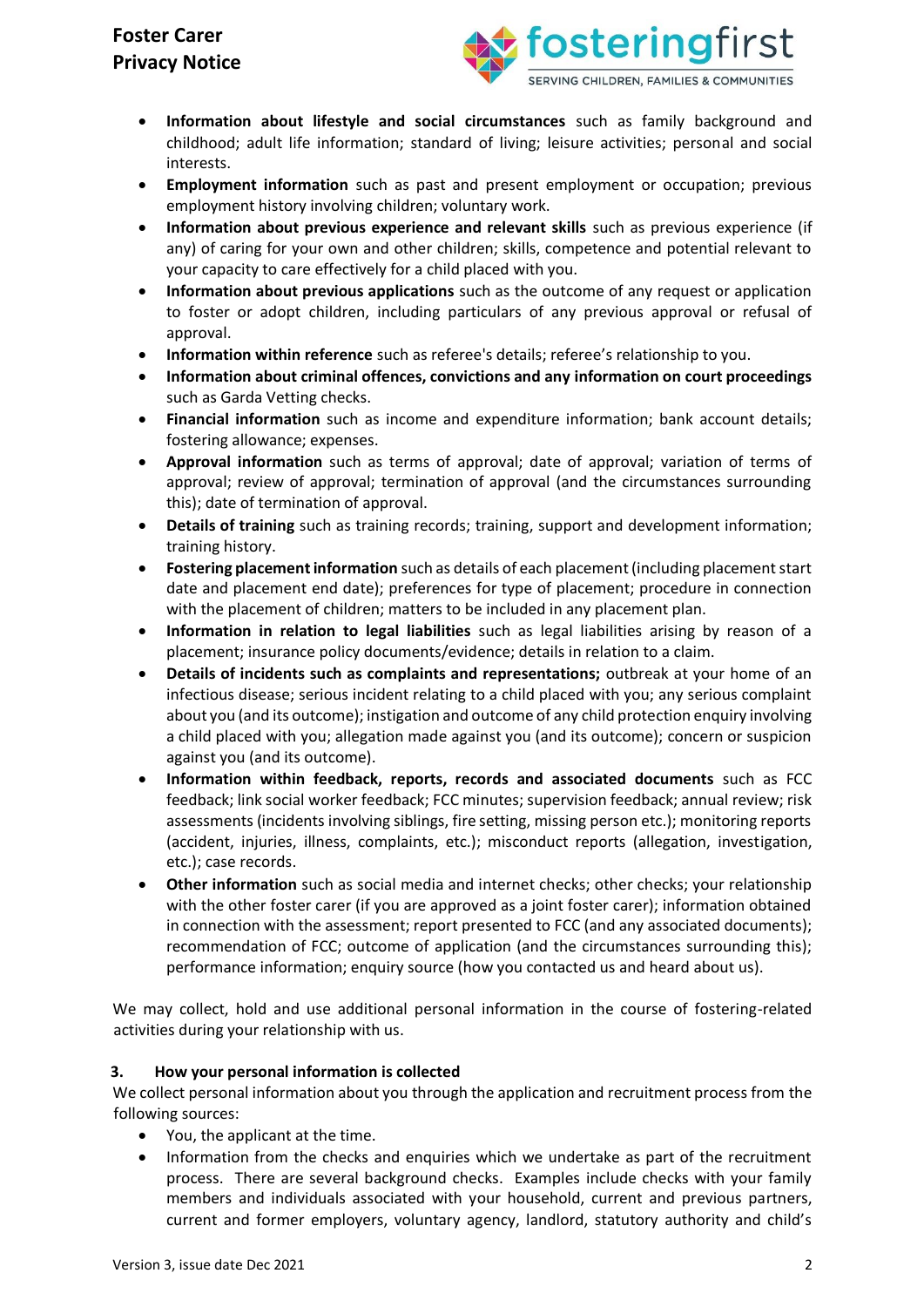

school/nursery where applicable. Depending on the circumstances, there may be other checks and enquiries.

- Information from your doctor, hospital and/or other relevant health professional. This includes obtaining a medical report about your health.
- Any fostering provider to whom you have previously applied, or fostered for, and/or any individual or authority in connection with any previous private fostering arrangement which you have been involved with.
- Any adoption agency to whom you have previously applied or adopted for, and/or any individual or authority in connection with any previous private adoption arrangement which you have been involved with.
- Any statutory authority, other public body or voluntary agency who may hold information pertinent to your prior involvement in child minding or day/play care provision for children, work in any children's residential care setting, or work or other activities in connection with services to vulnerable adults or children.
- Information from the other applicant at the time (if you were making a joint application).
- Garda Vetting unit and overseas policing units in respect of criminal convictions with or without the use of an intermediary external government-accredited agency.
- Your named referees, from whom we collect information about you which may be relevant for us to consider your application.
- Information from other parties as part of the recruitment process, such as an independent assessor and regulator.
- We may also obtain information about you from publicly accessible sources such as through internet and social media checks.

Certain enquiries and checks may need to be renewed on a regular basis during the course of your relationship with us as an approved foster carer.

Once you have been approved as a foster carer by us, we may also collect personal information about you from the following sources:

- You, the foster carer.
- Placing statutory authorities for tasks such as your annual review, case records and obtaining feedback on the fostering placement.
- FCC for purposes such as a review of your approval as a foster carer.
- Independent fostering reviewing officer for obtaining recommendations about your reapproval or ongoing suitability as a foster carer.
- Your family members and individuals associated with your household for tasks such as obtaining their comments for your annual reviews.
- Information from the other foster carer (if you are approved as a joint foster carer).
- Subcontractors, partnering organisations or other entities which assist us to provide or improve our services.

#### **4. Situations in which we will use your personal information**

We need all the categories of information listed above for the following reasons:

- To enable us to comply with our legal obligations.
- To allow us to perform our contract with you.
- In some cases, we may use your personal information to pursue legitimate interests of our own or those of third parties, provided your interests and fundamental rights do not override those interests.

The situations in which we will process your personal information may include:

- Making a decision about your recruitment or approval.
- Determining the terms on which you carry out a role with us.
- Checking you are legally entitled to reside in the Republic of Ireland.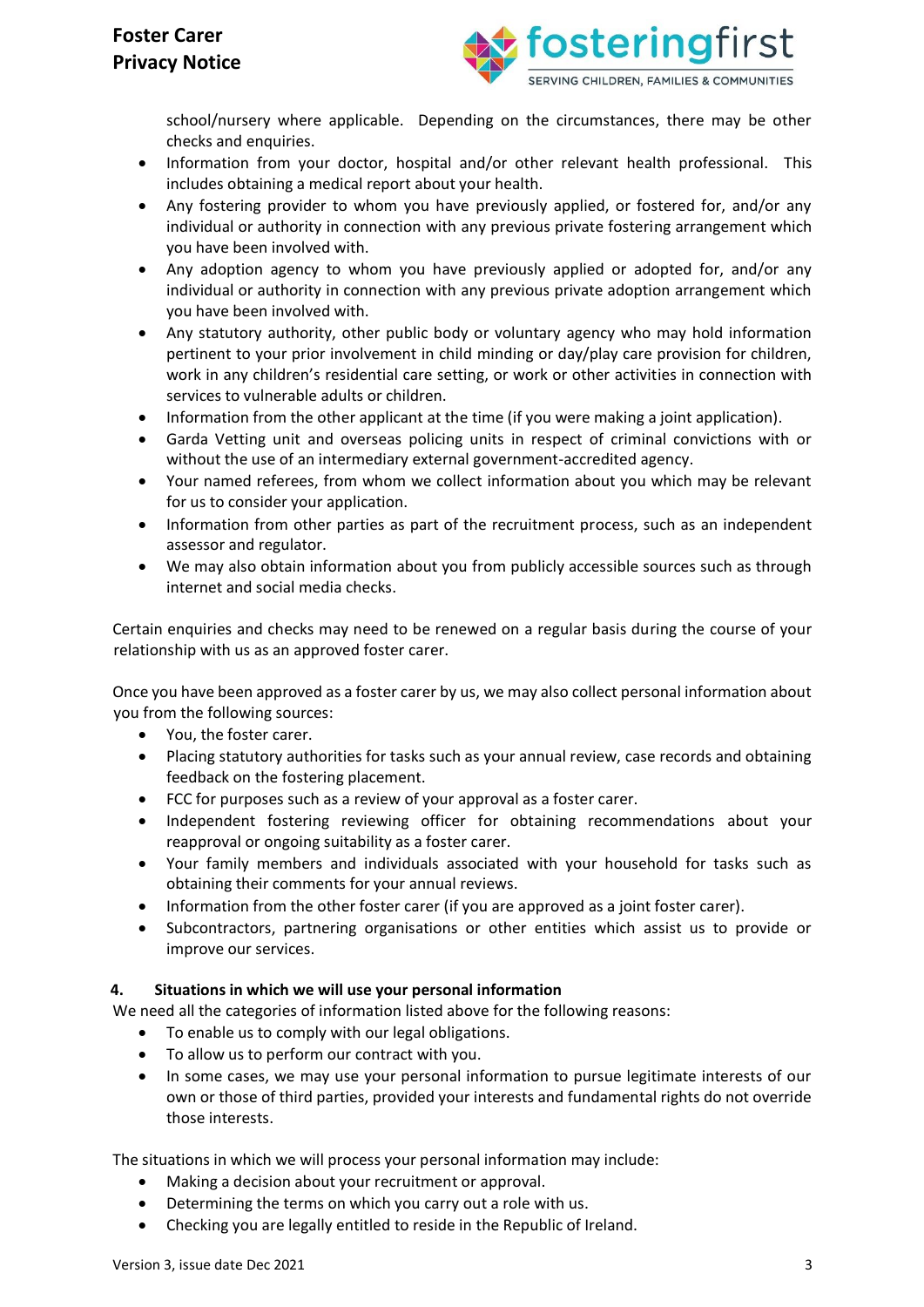

- Reviewing your continued suitability as a foster carer.
- Ascertaining your ongoing fitness and capacity to carry out your role.
- Assessing your profile as a possible or actual foster carer for a child awaiting a fostering placement and matching you with a child in order to form a suitable placement for the child.
- Administering the placement with a foster child, including maintaining case records about the placement and making arrangements for the termination of the placement.
- Making payment of the fostering allowance to you.
- Providing benefits to you such as access to independent support.
- Administering the contract we have entered into with you.
- Updating, consolidating and improving the accuracy of our records.
- Business management and planning, including accounting and auditing.
- Conducting supervisions and annual reviews, managing performance and determining performance requirements.
- Making decisions about your continued engagement.
- Making arrangements for the termination of our relationship with you.
- Complying with safeguarding obligations.
- Recording and assessing your training, support and development activities and needs.
- Dealing with legal claims or disputes involving you, or a child in placement, or others such as our staff members.
- Managing any respite arrangements.
- Complying with health and safety obligations.
- Communicating with you.
- To prevent fraudulent and criminal activity (which includes actual and suspected incidents).
- To monitor any of your use of our information, software and communication systems (as per our IT policies).
- To analyse and model data to review and better understand foster carer retention and placement matching.
- Complying with legal or regulatory requirements.

Some of the above grounds for processing will overlap and there may be several grounds which justify our use of your personal information.

### **5. If you fail to provide personal information**

If you fail to provide certain information when requested, we may not be able to perform the contract we have entered into with you (such as making payment of the fostering allowance to you), or we may be prevented from complying with our legal obligations (such as safeguarding and ensuring the welfare of potentially vulnerable children).

### **6. Change of purpose**

We will only use your personal information for the purposes for which we collected it, unless we reasonably consider that we need to use it for another reason and that reason is compatible with the original purpose. If we need to use your personal information for an unrelated purpose, we will notify you and we will explain the legal basis which allows us to do so.

Please note that we may process your personal information without your knowledge or consent, in compliance with the above rules, where this is required or permitted by law.

### **7. How we use particularly sensitive personal information**

We will use your particularly sensitive personal information in order to comply with our legal and regulatory obligations. We also require your sensitive personal information to assess your fitness and suitability as a foster carer as well as your ability to meet the needs of a child in placement with you or to potentially be placed with you.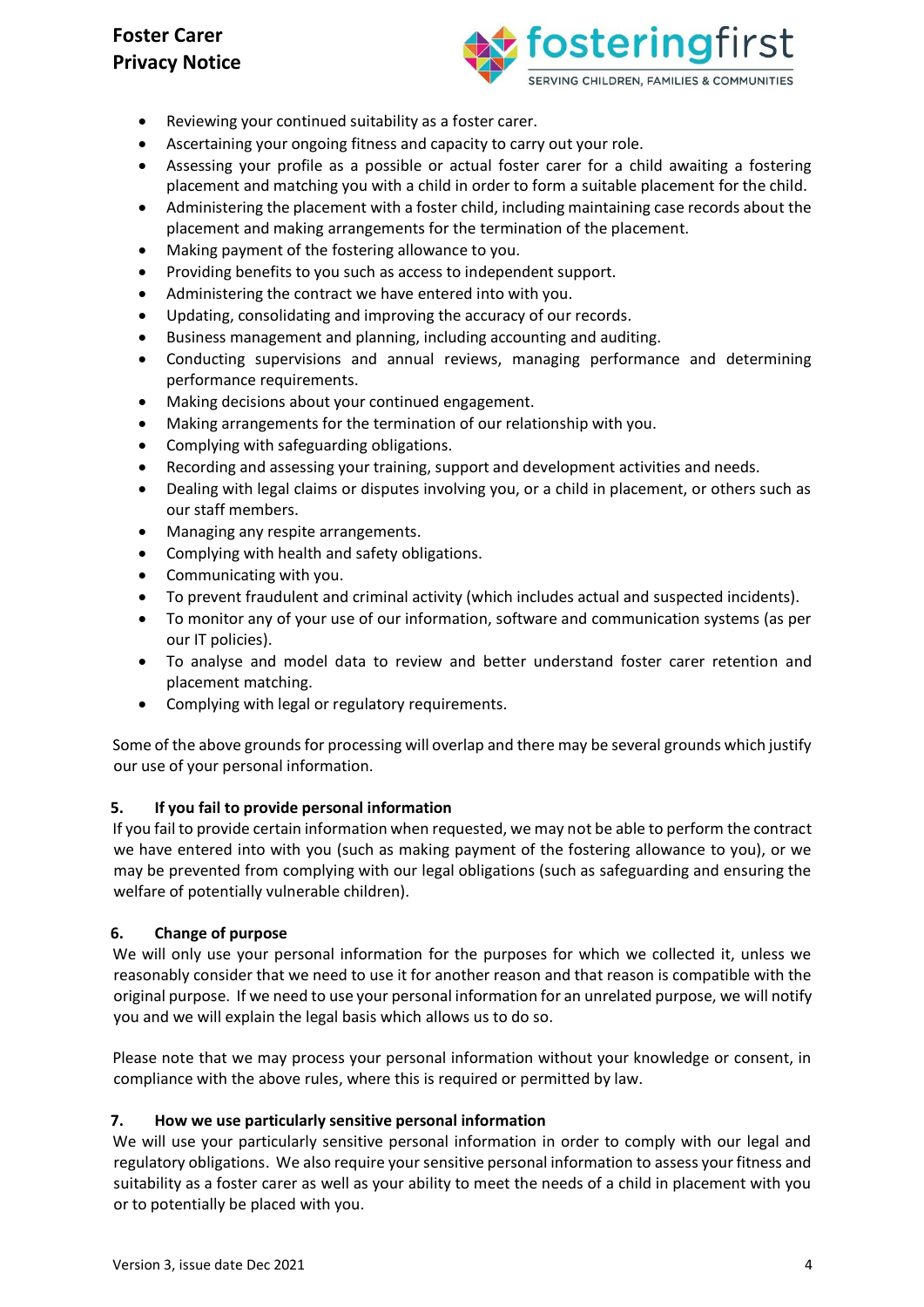

In particular, the collection of such sensitive personal information about you is necessary for the following reasons:

- To adhere to our obligations under social protection law.
- To establish, exercise or defend any legal claims.
- To provide social care services.

### **8. Information about criminal convictions**

We will collect information about your criminal convictions history during the recruitment process. Following your approval as a foster carer with us, this check will be repeated periodically during your relationship with us.

We are legally required to carry out criminal record checks for those carrying out this role. This requirement enables us to satisfy ourselves that there is nothing in your criminal convictions history which makes you unsuitable for the role.

As part of the criminal record check which we undertake, the Garda Vetting unit will issue FFI with relevant documentation. In the instance when a disclosure contains information, a risk assessment of the offences/cautions will take place.

We have in place appropriate safeguards to protect your privacy when processing such data.

#### **9. Automated decision-making**

We do not envisage that any decisions will be taken about you using automated means only. However, we will notify you in writing if this position changes.

#### **10. Data sharing**

We will share your personal information with third parties where required by law, where it is necessary to administer the relationship with you or where we have another legitimate interest in doing so. We have outlined below various third parties with whom we may share your personal information:

- Various third parties which we need to liaise with during the recruitment process:
	- $\circ$  Some examples of such third parties include your doctor, medical advisor and/or other health professional, statutory authority, FCC, independent assessor, named referees as well as any other individuals or organisations with which we need to carry out checks during the recruitment process (such as your associated family members and employer).
	- $\circ$  To perform these enquiries and checks, the relevant third parties would be informed that you have made an application for fostering to us and they will receive basic details about you in order for us to undertake the requisite checks and obtain the relevant information.
	- $\circ$  It is possible that such third parties may need to be contacted during the course of your relationship with us as an approved foster carer, in order to renew those enquiries and checks.
- Garda Vetting unit for various reasons including:
	- $\circ$  To obtain the outcome of the check in respect of criminal convictions (both during the recruitment process and at regular intervals during your relationship with us as an approved foster carer) with or without the use of an intermediary external governmentaccredited agency.
	- o To make a referral to An Garda Siochana due to concerns which we may have about you.
- The other applicant/foster carer (if you made an application, or are approved, as a joint foster carer).
- Statutory authorities which are seeking to make a fostering placement for a child or in circumstances where a placement of the foster child has been made with you. We have detailed below some of the reasons for sharing information about you with such placing authorities: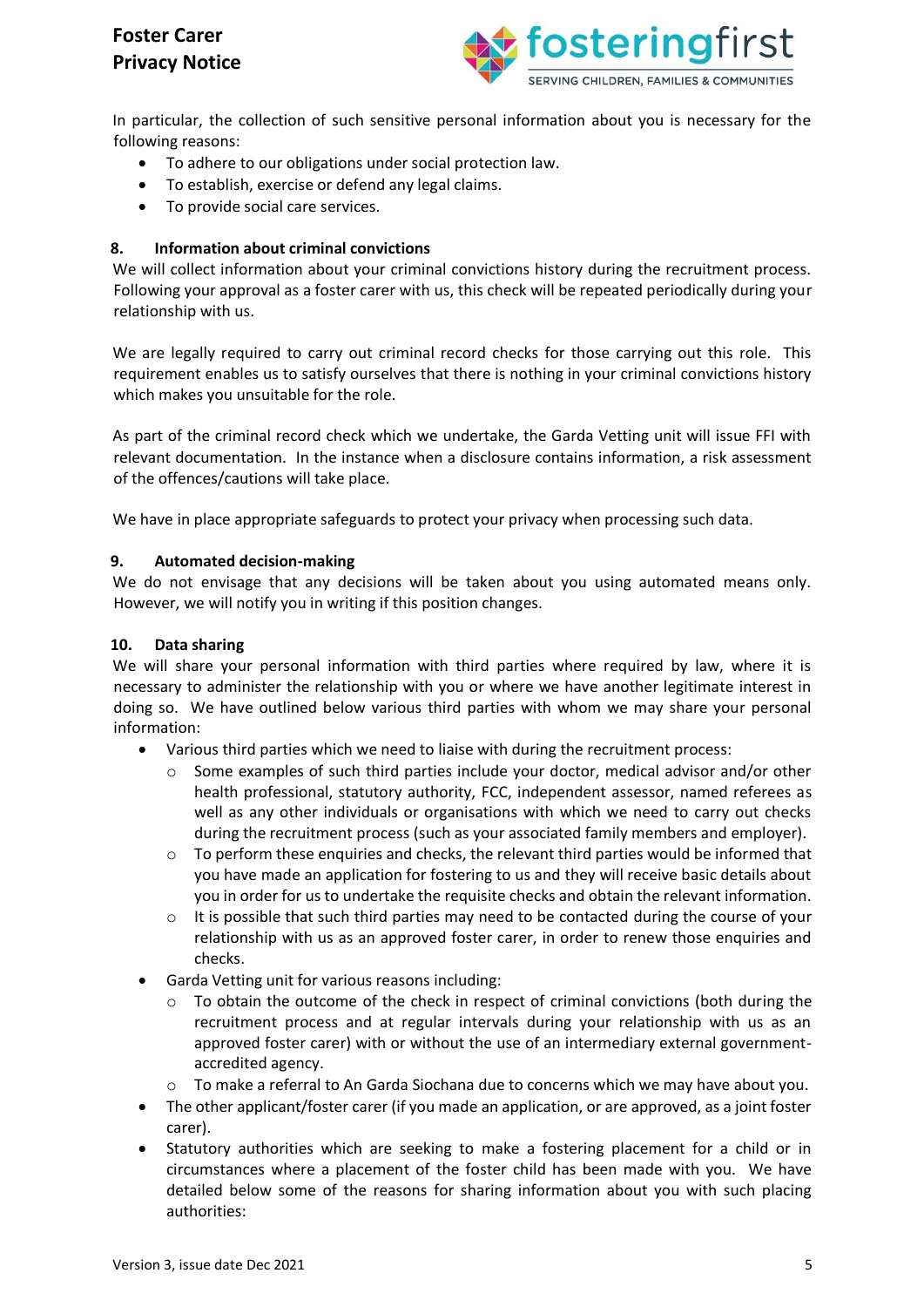

- $\circ$  Assessing your profile as a possible or actual foster carer for a child awaiting a fostering placement and matching you with a child in order to form a suitable placement for the child.
- $\circ$  Administering the placement with a foster child, including maintaining case records about the placement, dealing with any complaints or allegations about you for the protection of children in placement, and making arrangements for the termination of the placement.
- The FCC for purposes such as a review of your ongoing approval as a foster carer.
- An independent fostering reviewing officer for tasks such as completing your review as a foster carer.
- An independent investigator or a complaint review panel, depending on the relevant stage of the complaints procedure if a complaint is made by you.
- A medical advisor and/or other health professional, for example, if there is an outbreak at your home of an infectious disease or to provide updated medical checks at regular intervals and as required.
- A third party provider of support services in order to register you with them as an approved foster carer and enable you to gain access to independent support.
- Subcontractors, partnering organisations or other entities which assist us to provide or improve our services.
- Your employer, for example, if a reference has been requested.
- Training providers, for example, if you are attending, or considering attending, a course.
- The Revenue Commissioners for tax purposes.
- The Independent Review Mechanism (or equivalent) for tasks such as withdrawing or altering the terms of your approval as a foster carer.
- Other fostering agencies should you transfer, or consider transferring, to another fostering service provider.
- Third parties for arranging external events such as functions and conferences. This may include booking hotel rooms if overnight stay is involved.
- Other entities in our group for purposes such as service delivery, as part of our regular reporting activities on company performance, in the context of a business reorganisation or group restructuring exercise, for system maintenance support and hosting of data.
- Our legal and other professional advisors, including our auditors and insurers.
- Application developers for improving communications and services.
- Partnering organisations who can help us develop our services such as improving foster carer retention and placement matching through the analysis and modelling of statistics/data.
- Other organisations who provide services to us such as back up and server hosting providers, IT software and maintenance providers, document storage providers and suppliers of other back office functions.
- Other third parties, for example, in the context of the possible sale or restructuring of the business.
- Public authorities or other agencies who may be legitimately discharging statutory functions in relation to the care and protection of children.
- Regulators, government bodies, statutory agencies, An Garda Siochana, courts or to otherwise comply with legal or regulatory obligations.

### **11. Arrangements with third party service providers and other entities in the group**

All our third-party service providers and other entities in the group are required to take appropriate security measures to protect your personal information in line with our policies. We do not allow our third-party service providers to use your personal data for their own purposes. We only permit them to process your personal data for specified purposes and in accordance with our instructions.

We may on occasion anonymise your personal data without your knowledge and share this with trusted third parties who help us develop our services such as improving foster carer retention and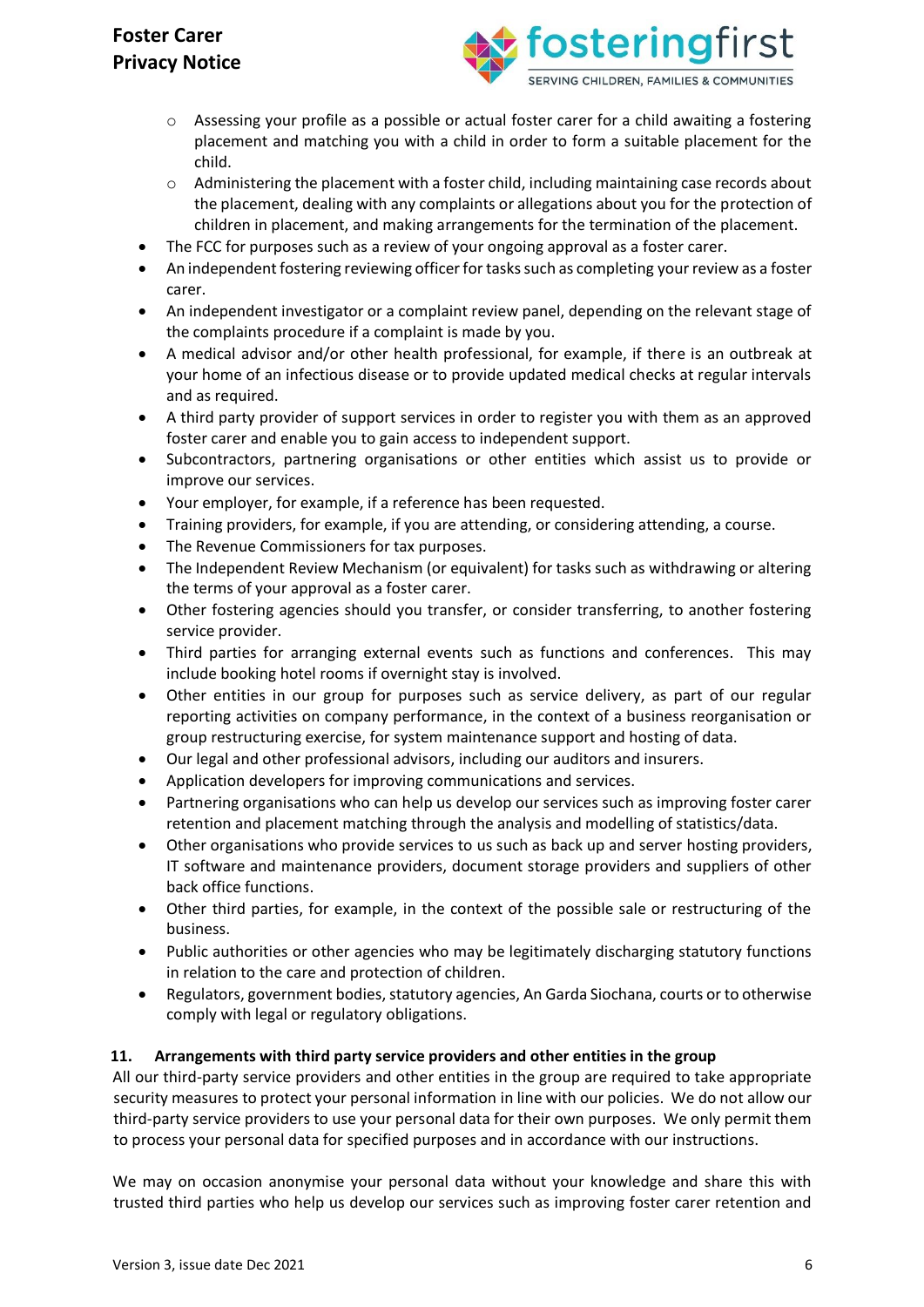

placement matching through the analysis and modelling of statistics/data. Anonymisation of your data prevents you from being personally identified by the third parties.

### **12. Data security**

We have put in place appropriate security measures to prevent your personal information from being accidentally lost, used or accessed in an unauthorised way, altered or disclosed. In addition, we limit access to your personal information to those employees, agents, contractors and other third parties who have a business need-to-know. They will only process your personal information on our instructions and they are subject to a duty of confidentiality.

We have put in place procedures to deal with any suspected data security breach and will notify you and any applicable regulator of a suspected breach where we are legally required to do so.

#### **13. Communications preferences**

We may use your home address, telephone numbers, email address and social media or digital channels to communicate with you according to your preferences. You can amend your preferences in respect of such communications, at any time, by contacting us.

#### **14. Data retention**

Unless we notify you otherwise in writing, we will hold your personal information based on the following criteria:

- For as long as we have reasonable business needs, such as managing our relationship with you;
- For as long as someone could bring a claim against us; and
- Retention periods in line with legal and regulatory requirements or guidance.

After this period, we will securely destroy your personal information in accordance with our data retention policy.

### **15. Your duty to inform us of changes**

It is important that the personal information we hold about you is accurate and current. As a result, it is vital that we are informed of any significant changes in the membership of your household, in your circumstances and events that may be relevant to your continued capacity or suitability to foster. We have listed below some examples of changes which we would require you to provide full details of, to us, by submitting immediate written and prior notice to us:

- Any intended change of address.
- Any change or intended change in the membership of your household including any new relationships which result in a 'regular' visitor to the household not included in any previous assessment.
- Any significant change in your personal circumstances, such as separation/divorce, marriage/remarriage, and death of partner/close family member/significant other person.
- Any event affecting, or potentially affecting, your ability to care for children placed and, if necessary, to us seeking further information from your doctor and/or other health professionals.
- Any event which might result, or results, in you being interviewed, arrested or charged in connection with a criminal offence.
- Receipt of any endorsement or penalty points to your driving licence.
- Any application which you make in connection with fostering or special guardianship for another fostering agency, adopting a child or children, becoming a registered child-minder or day care provider, or acting as a 'private foster carer' for any child not placed by us.
- Any changes to your employment or any decision to seek employment outside the home, either of which might affect your availability to care for fostered children.